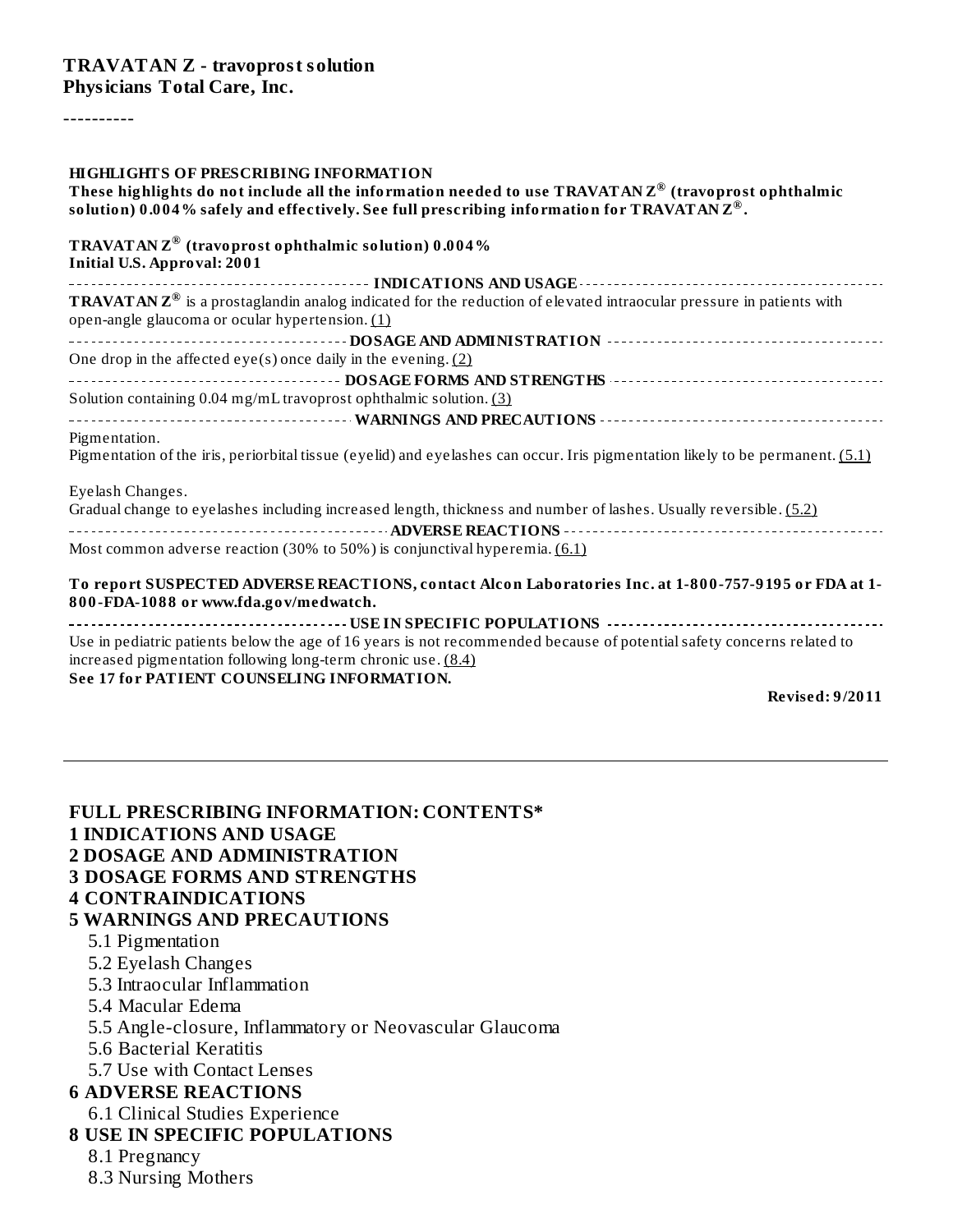8.4 Pediatric Use 8.5 Geriatric Use 8.6 Hepatic and Renal Impairment **11 DESCRIPTION 12 CLINICAL PHARMACOLOGY** 12.1 Mechanism of Action 12.3 Pharmacokinetics **13 NONCLINICAL TOXICOLOGY** 13.1 Carcinogenesis, Mutagenesis, Impairment of Fertility **14 CLINICAL STUDIES 16 HOW SUPPLIED/STORAGE AND HANDLING 17 PATIENT COUNSELING INFORMATION** 17.1 Potential for Pigmentation 17.2 Potential for Eyelash Changes 17.3 Handling the Container 17.4 When to Seek Physician Advice 17.5 Use with Contact Lenses 17.6 Use with Other Ophthalmic Drugs

# \* Sections or subsections omitted from the full prescribing information are not listed.

#### **FULL PRESCRIBING INFORMATION**

#### **1 INDICATIONS AND USAGE**

TRAVATAN Z $^{\circledR}$  (travoprost ophthalmic solution) 0.004% is indicated for the reduction of elevated intraocular pressure in patients with open-angle glaucoma or ocular hypertension.

#### **2 DOSAGE AND ADMINISTRATION**

The recommended dosage is one drop in the affected eye(s) once daily in the evening. TRAVATAN Z<sup>®</sup> (travoprost ophthalmic solution) should not be administered more than once daily since it has been shown that more frequent administration of prostaglandin analogs may decrease the intraocular pressure lowering effect.

Reduction of the intraocular pressure starts approximately 2 hours after the first administration with maximum effect reached after 12 hours.

TRAVATAN  $Z^{\circledR}$  may be used concomitantly with other topical ophthalmic drug products to lower intraocular pressure. If more than one topical ophthalmic drug is being used, the drugs should be administered at least five (5) minutes apart.

#### **3 DOSAGE FORMS AND STRENGTHS**

Ophthalmic solution containing travoprost 0.04 mg/mL.

#### **4 CONTRAINDICATIONS**

None

#### **5 WARNINGS AND PRECAUTIONS**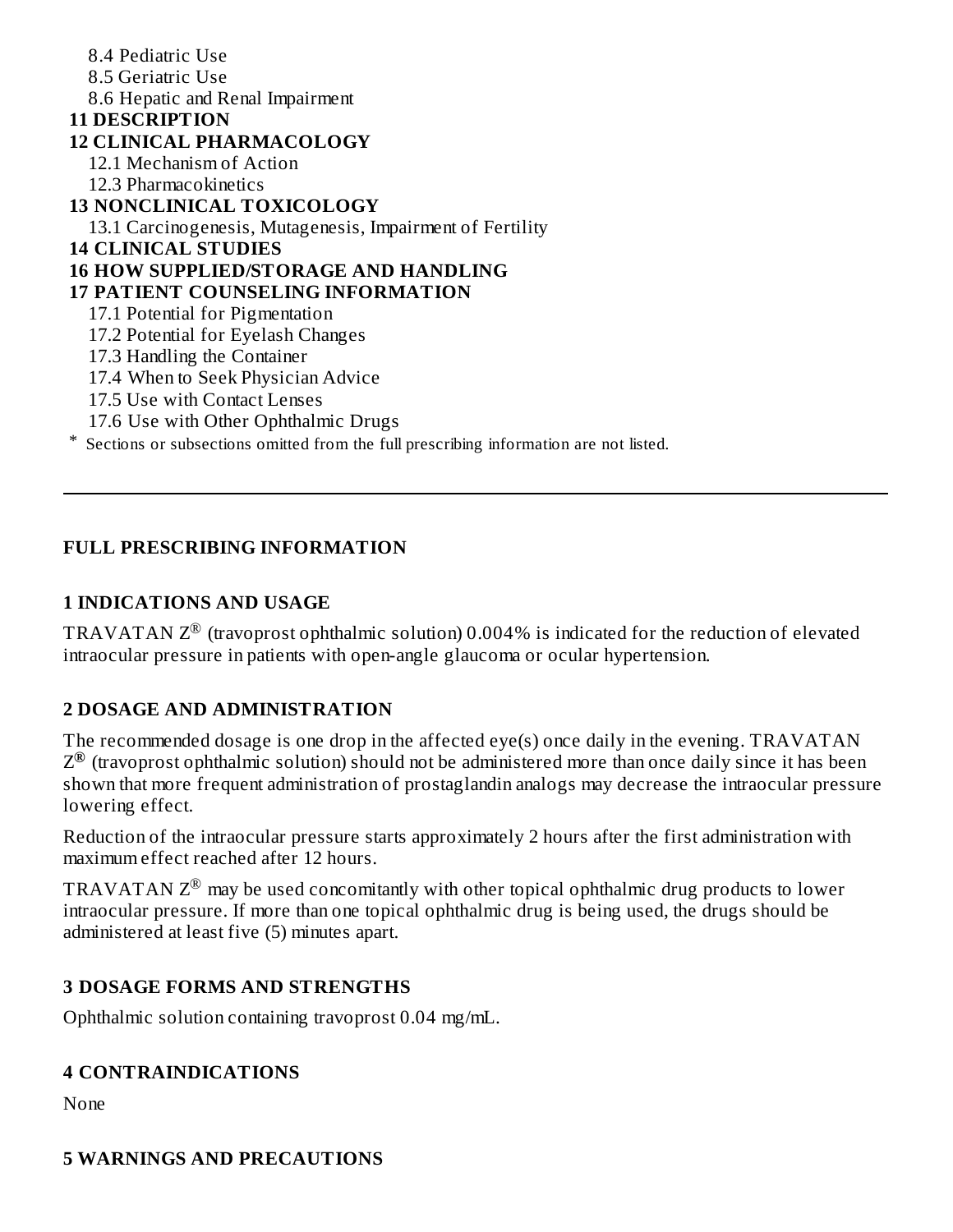# **5.1 Pigmentation**

Travoprost ophthalmic solution has been reported to cause changes to pigmented tissues. The most frequently reported changes have been increased pigmentation of the iris, periorbital tissue (eyelid) and eyelashes. Pigmentation is expected to increase as long as travoprost is administered. The pigmentation change is due to increased melanin content in the melanocytes rather than to an increase in the number of melanocytes. After discontinuation of travoprost, pigmentation of the iris is likely to be permanent, while pigmentation of the periorbital tissue and eyelash changes have been reported to be reversible in some patients. Patients who receive treatment should be informed of the possibility of increased pigmentation. The long term effects of increased pigmentation are not known.

Iris color change may not be noticeable for several months to years. Typically, the brown pigmentation around the pupil spreads concentrically towards the periphery of the iris and the entire iris or parts of the iris become more brownish. Neither nevi nor freckles of the iris appear to be affected by treatment. While treatment with TRAVATAN Z<sup>®</sup> (travoprost ophthalmic solution) 0.004% can be continued in patients who develop noticeably increased iris pigmentation, these patients should be examined regularly. (see PATIENT COUNSELING INFORMATION, 17.1).

#### **5.2 Eyelash Changes**

TRAVATAN Z<sup>®</sup> may gradually change eyelashes and vellus hair in the treated eye. These changes include increased length, thickness, and number of lashes. Eyelash changes are usually reversible upon discontinuation of treatment.

#### **5.3 Intraocular Inflammation**

TRAVATAN  $\mathsf{Z}^\circledast$  should be used with caution in patients with active intraocular inflammation (e.g., uveitis) because the inflammation may be exacerbated.

#### **5.4 Macular Edema**

Macular edema, including cystoid macular edema, has been reported during treatment with travoprost ophthalmic solution.  $\text{TRAVATAN } \text{Z}^{\circledast}$  should be used with caution in aphakic patients, in pseudophakic patients with a torn posterior lens capsule, or in patients with known risk factors for macular edema.

# **5.5 Angle-closure, Inflammatory or Neovas cular Glaucoma**

 $\text{TRAVATAN } \text{Z}^{\textcircled{\tiny{\textregistered}}}$  has not been evaluated for the treatment of angle-closure, inflammatory or neovascular glaucoma.

# **5.6 Bacterial Keratitis**

There have been reports of bacterial keratitis associated with the use of multiple-dose containers of topical ophthalmic products. These containers had been inadvertently contaminated by patients who, in most cases, had a concurrent corneal disease or a disruption of the ocular epithelial surface (see PATIENT COUNSELING INFORMATION, 17.3).

# **5.7 Us e with Contact Lens es**

Contact lenses should be removed prior to instillation of  $\text{TRAVATAN } \mathbb{Z}^{\circledast}$  and may be reinserted 15 minutes following its administration.

# **6 ADVERSE REACTIONS**

# **6.1 Clinical Studies Experience**

Because clinical studies are conducted under widely varying conditions, adverse reaction rates observed in the clinical studies of a drug cannot be directly compared to rates in the clinical studies of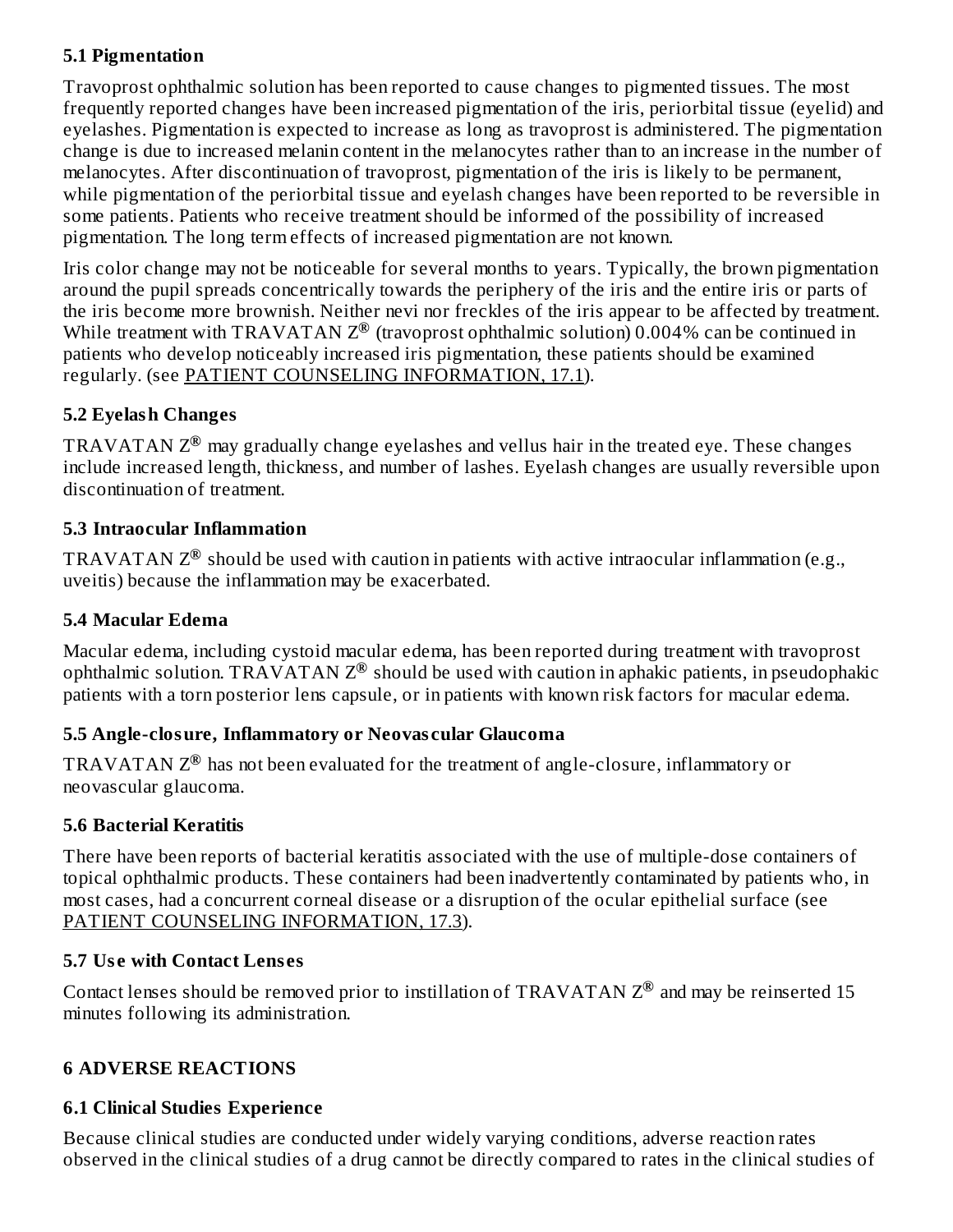another drug and may not reflect the rates observed in practice.

The most common adverse reaction observed in controlled clinical studies with TRAVATAN® (travoprost ophthalmic solution) 0.004% and TRAVATAN Z® (travoprost ophthalmic solution) 0.004% was ocular hyperemia which was reported in 30 to 50% of patients. Up to 3% of patients discontinued therapy due to conjunctival hyperemia. Ocular adverse reactions reported at an incidence of 5 to 10% in these clinical studies included decreased visual acuity, eye discomfort, foreign body sensation, pain and pruritus.

Ocular adverse reactions reported at an incidence of 1 to 4% in clinical studies with TRAVATAN® or TRAVATAN Z® included abnormal vision, blepharitis, blurred vision, cataract, conjunctivitis, corneal staining, dry eye, iris discoloration, keratitis, lid margin crusting, ocular inflammation, photophobia, subconjunctival hemorrhage and tearing.

Nonocular adverse reactions reported at an incidence of 1 to 5% in these clinical studies were allergy, angina pectoris, anxiety, arthritis, back pain, bradycardia, bronchitis, chest pain, cold/flu syndrome, depression, dyspepsia, gastrointestinal disorder, headache, hypercholesterolemia, hypertension, hypotension, infection, pain, prostate disorder, sinusitis, urinary incontinence and urinary tract infections.

# **8 USE IN SPECIFIC POPULATIONS**

# **8.1 Pregnancy**

#### Pregnancy Category C

Teratogenic effects: Travoprost was teratogenic in rats, at an intravenous (IV) dose up to 10 mcg/kg/day (250 times the maximal recommended human ocular dose (MRHOD), evidenced by an increase in the incidence of skeletal malformations as well as external and visceral malformations, such as fused sternebrae, domed head and hydrocephaly. Travoprost was not teratogenic in rats at IV doses up to 3 mcg/kg/day (75 times the MRHOD), or in mice at subcutaneous doses up to 1 mcg/kg/day (25 times the MRHOD). Travoprost produced an increase in post-implantation losses and a decrease in fetal viability in rats at IV doses  $> 3$  mcg/kg/day (75 times the MRHOD) and in mice at subcutaneous doses  $> 0.3$ mcg/kg/day (7.5 times the MRHOD).

In the offspring of female rats that received travoprost subcutaneously from Day 7 of pregnancy to lactation Day 21 at doses of  $= 0.12$  mcg/kg/day (3 times the MRHOD), the incidence of postnatal mortality was increased, and neonatal body weight gain was decreased. Neonatal development was also affected, evidenced by delayed eye opening, pinna detachment and preputial separation, and by decreased motor activity.

There are no adequate and well-controlled studies of  $\text{TRAVATAN Z}^{\circledR}$  (travoprost ophthalmic solution) 0.004% administration in pregnant women. Because animal reproductive studies are not always predictive of human response, TRAVATAN Z® should be administered during pregnancy only if the potential benefit justifies the potential risk to the fetus.

# **8.3 Nursing Mothers**

A study in lactating rats demonstrated that radiolabeled travoprost and/or its metabolites were excreted in milk. It is not known whether this drug or its metabolites are excreted in human milk. Because many drugs are excreted in human milk, caution should be exercised when  $\texttt{TRAVATAN Z}^{\textcircled{\textbf{8}}}$  is administered to a nursing woman.

# **8.4 Pediatric Us e**

Use in pediatric patients below the age of 16 years is not recommended because of potential safety concerns related to increased pigmentation following long-term chronic use.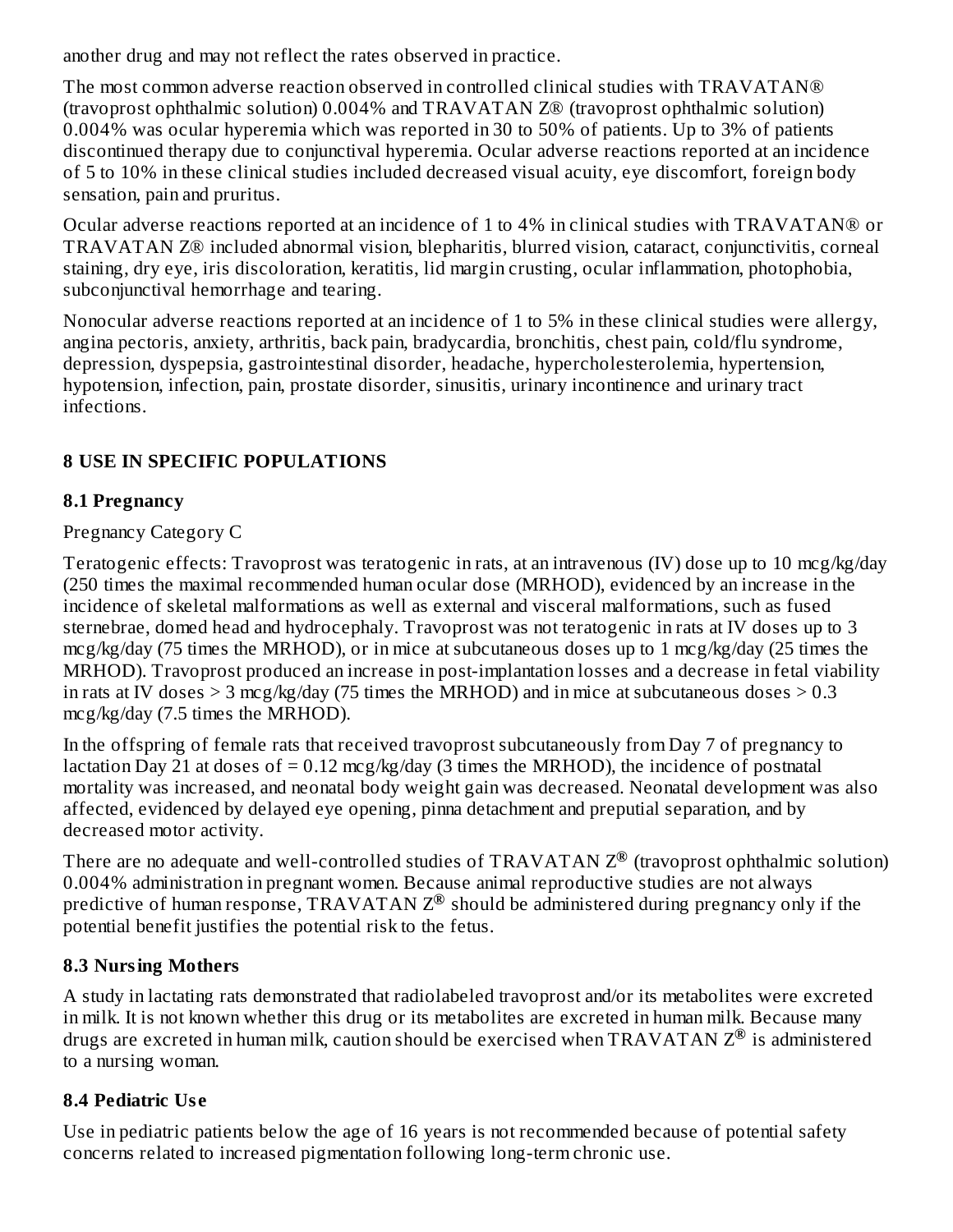#### **8.5 Geriatric Us e**

No overall clinical differences in safety or effectiveness have been observed between elderly and other adult patients.

#### **8.6 Hepatic and Renal Impairment**

Travoprost ophthalmic solution 0.004% has been studied in patients with hepatic impairment and also in patients with renal impairment. No clinically relevant changes in hematology, blood chemistry, or urinalysis laboratory data were observed in these patients.

#### **11 DESCRIPTION**

Travoprost is a synthetic prostaglandin F analogue. Its chemical name is [1*R*-[1α(*Z*),2β(1*E*,3*R*\*),3α,5α]]- 7-[3,5-Dihydroxy-2-[3-hydroxy-4-[3-(trifluoromethyl) phenoxy]-1-butenyl]cyclopentyl]-5-heptenoic acid, 1-methylethylester. It has a molecular formula of  $\rm{C_{26}H_{35}F_{3}O_6}$  and a molecular weight of 500.55. The chemical structure of travoprost is:



Travoprost is a clear, colorless to slightly yellow oil that is very soluble in acetonitrile, methanol, octanol, and chloroform. It is practically insoluble in water.

TRAVATAN Z® (travoprost ophthalmic solution) 0.004% is supplied as sterile, buffered aqueous solution of travoprost with a pH of approximately 5.7 and an osmolality of approximately 290 mOsmol/kg.

TRAVATAN Z® contains **Active:** travoprost 0.04 mg/mL; **Inactives:** polyoxyl 40 hydrogenated castor oil, *sof*Zia® (boric acid, propylene glycol, sorbitol, zinc chloride), sodium hydroxide and/or hydrochloric acid (to adjust pH) and purified water, USP. Preserved in the bottle with an ionic buffered system, *sof*Zia®.

# **12 CLINICAL PHARMACOLOGY**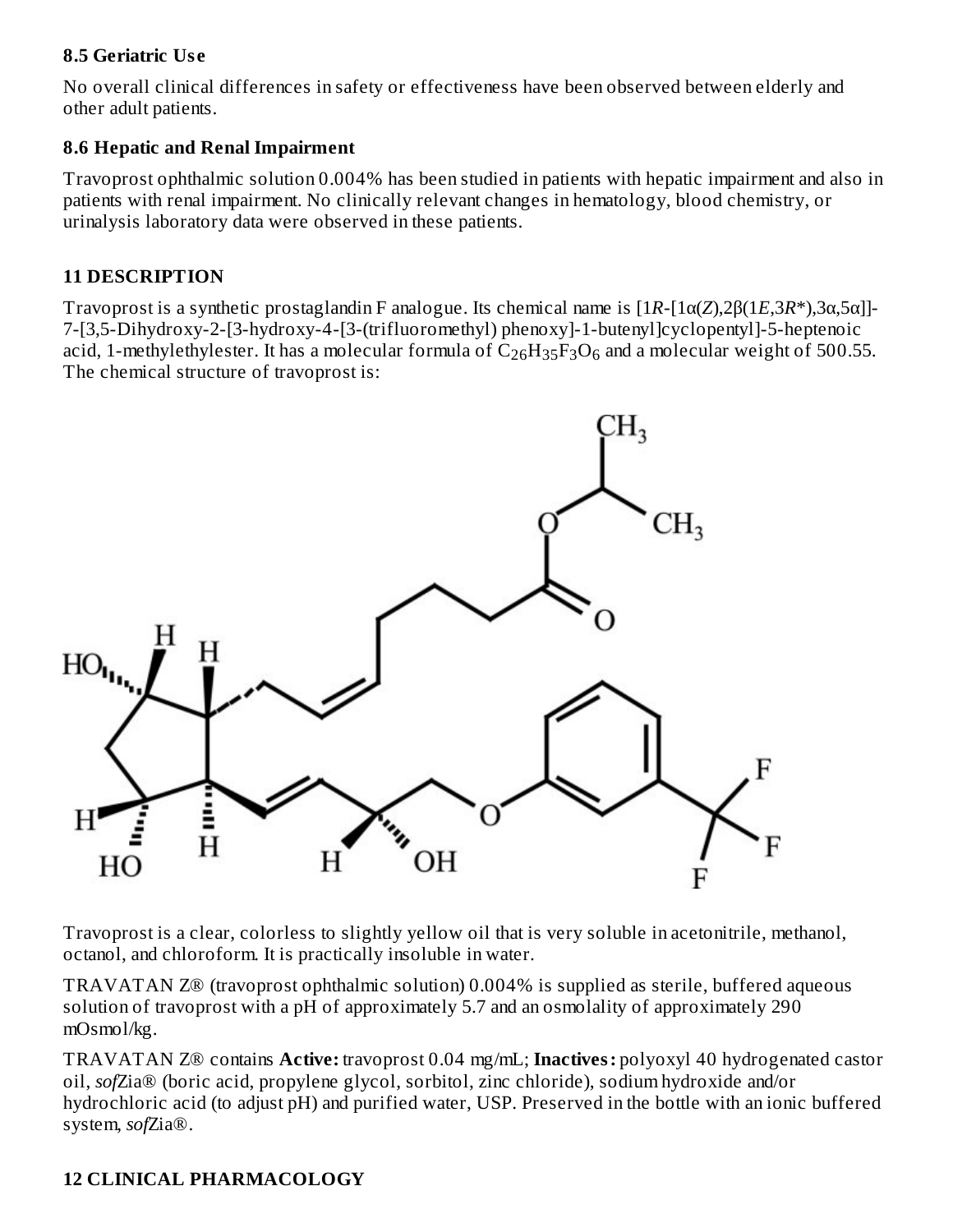#### **12.1 Mechanism of Action**

Travoprost free acid, a prostaglandin analog is a selective FP prostanoid receptor agonist which is believed to reduce intraocular pressure by increasing uveoscleral outflow. The exact mechanism of action is unknown at this time.

#### **12.3 Pharmacokinetics**

Travoprost is absorbed through the cornea and is hydrolyzed to the active free acid. Data from four multiple dose pharmacokinetic studies (totaling 107 subjects) have shown that plasma concentrations of the free acid are below 0.01 ng/ml (the quantitation limit of the assay) in two-thirds of the subjects. In those individuals with quantifiable plasma concentrations (N=38), the mean plasma  $\rm{C_{max}}$  was 0.018  $\pm$ 0.007 ng/ml (ranged 0.01 to 0.052 ng/mL) and was reached within 30 minutes. From these studies, travoprost is estimated to have a plasma half-life of 45 minutes. There was no difference in plasma concentrations between Days 1 and 7, indicating steady-state was reached early and that there was no significant accumulation.

Travoprost, an isopropyl ester prodrug, is hydrolyzed by esterases in the cornea to its biologically active free acid. Systemically, travoprost free acid is metabolized to inactive metabolites via betaoxidation of the α(carboxylic acid) chain to give the 1,2-dinor and 1,2,3,4-tetranor analogs, via oxidation of the 15-hydroxyl moiety, as well as via reduction of the 13,14 double bond.

The elimination of travoprost free acid from plasma was rapid and levels were generally below the limit of quantification within one hour after dosing. The terminal elimination half-life of travoprost free acid was estimated from fourteen subjects and ranged from 17 minutes to 86 minutes with the mean halflife of 45 minutes. Less than 2% of the topical ocular dose of travoprost was excreted in the urine within 4 hours as the travoprost free acid.

# **13 NONCLINICAL TOXICOLOGY**

# **13.1 Carcinogenesis, Mutagenesis, Impairment of Fertility**

Two-year carcinogenicity studies in mice and rats at subcutaneous doses of 10, 30, or 100 mcg/kg/day did not show any evidence of carcinogenic potential. However, at 100 mcg/kg/day, male rats were only treated for 82 weeks, and the maximum tolerated dose (MTD) was not reached in the mouse study. The high dose (100 mcg/kg) corresponds to exposure levels over 400 times the human exposure at the maximum recommended human ocular dose (MRHOD) of 0.04 mcg/kg, based on plasma active drug levels.

Travoprost was not mutagenic in the Ames test, mouse micronucleus test or rat chromosome aberration assay. A slight increase in the mutant frequency was observed in one of two mouse lymphoma assays in the presence of rat S-9 activation enzymes.

Travoprost did not affect mating or fertility indices in male or female rats at subcutaneous doses up to 10 mcg/kg/day [250 times the maximum recommended human ocular dose of 0.04 mcg/kg/day on a mcg/kg basis (MRHOD)]. At 10 mcg/kg/day, the mean number of corpora lutea was reduced, and the post-implantation losses were increased. These effects were not observed at 3 mcg/kg/day (75 times the MRHOD).

# **14 CLINICAL STUDIES**

In clinical studies, patients with open-angle glaucoma or ocular hypertension and baseline pressure of 25-27 mmHg who were treated with TRAVATAN® (travoprost ophthalmic solution) 0.004% or TRAVATAN Z® (travoprost ophthalmic solution) 0.004% dosed once-daily in the evening demonstrated 7-8 mmHg reductions in intraocular pressure. In subgroup analyses of these studies, mean IOP reduction in black patients was up to 1.8 mmHg greater than in non-black patients. It is not known at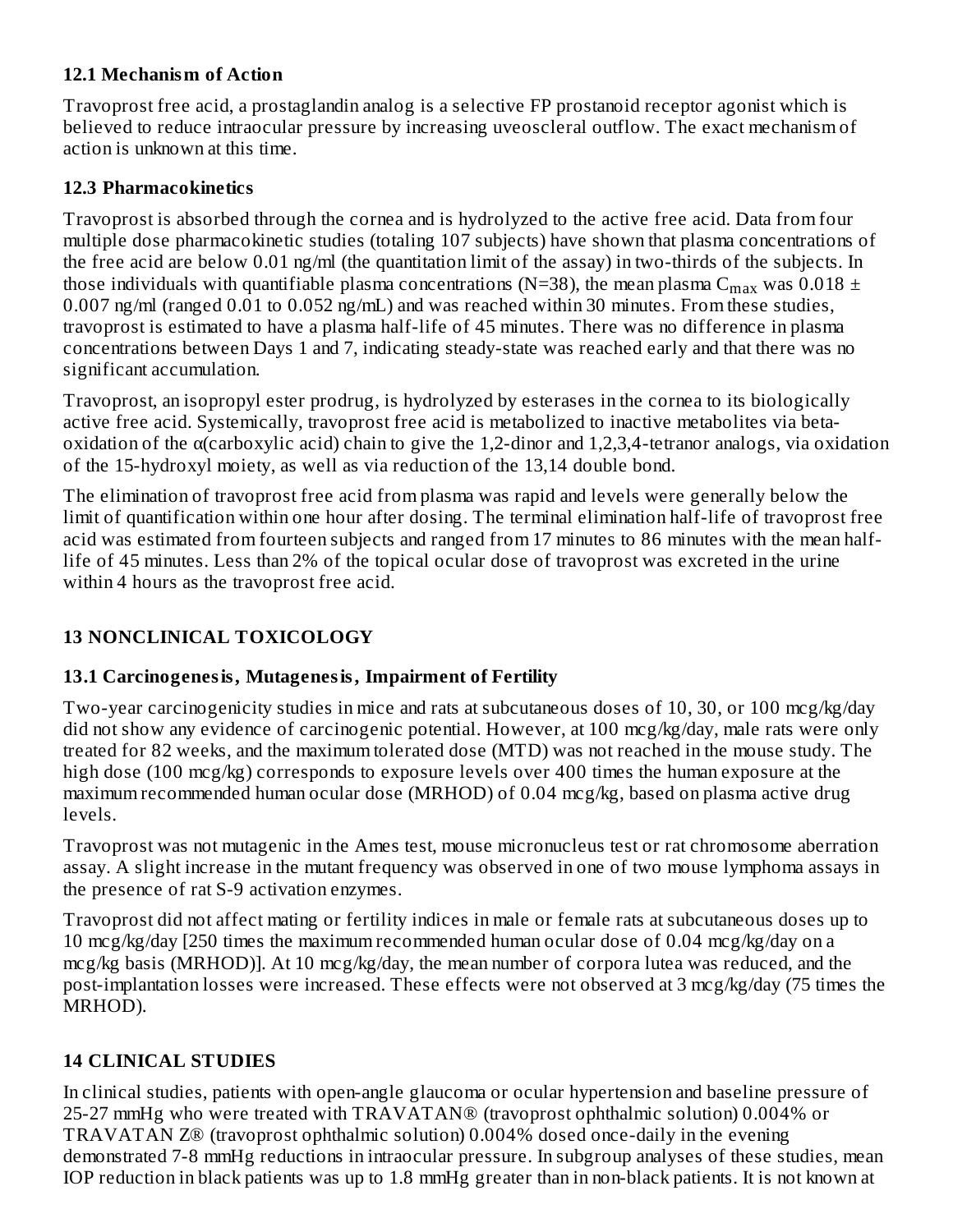this time whether this difference is attributed to race or to heavily pigmented irides.

In a multi-center, randomized, controlled trial, patients with mean baseline intraocular pressure of 24-26 mmHg on TIMOPTIC\* 0.5% BID who were treated with TRAVATAN® (travoprost ophthalmic solution) 0.004% dosed QD adjunctively to TIMOPTIC\* 0.5% BID demonstrated 6-7 mmHg reductions in intraocular pressure.

# **16 HOW SUPPLIED/STORAGE AND HANDLING**

TRAVATAN Z® (travoprost ophthalmic solution) 0.004% is a sterile, isotonic, buffered, preserved, aqueous solution of travoprost (0.04 mg/mL) supplied in Alcon's oval DROP-TAINER® package system.

TRAVATAN Z® is supplied as a 2.5 mL solution in a 4 mL and a 5 mL solution in a 7.5 mL natural polypropylene dispenser bottle with a natural polypropylene dropper tip and a turquoise polypropylene or high density polyethylene overcap. Tamper evidence is provided with a shrink band around the closure and neck area of the package.

2.5 mL fill NDC 54868-5968-1 5 mL fill NDC 54868-5968-0 **Storage:** Store at 2° - 25°C (36° - 77°F).

# **17 PATIENT COUNSELING INFORMATION**

# **17.1 Potential for Pigmentation**

Patients should be advised about the potential for increased brown pigmentation of the iris, which may be permanent. Patients should also be informed about the possibility of eyelid skin darkening, which may be reversible after discontinuation of TRAVATAN Z® (travoprost ophthalmic solution) 0.004%.

# **17.2 Potential for Eyelash Changes**

Patients should also be informed of the possibility of eyelash and vellus hair changes in the treated eye during treatment with TRAVATAN Z®. These changes may result in a disparity between eyes in length, thickness, pigmentation, number of eyelashes or vellus hairs, and/or direction of eyelash growth. Eyelash changes are usually reversible upon discontinuation of treatment.

# **17.3 Handling the Container**

Patients should be instructed to avoid allowing the tip of the dispensing container to contact the eye, surrounding structures, fingers, or any other surface in order to avoid contamination of the solution by common bacteria known to cause ocular infections. Serious damage to the eye and subsequent loss of vision may result from using contaminated solutions.

# **17.4 When to Seek Physician Advice**

Patients should also be advised that if they develop an intercurrent ocular condition (e.g., trauma or infection), have ocular surgery, or develop any ocular reactions, particularly conjunctivitis and eyelid reactions, they should immediately seek their physician's advice concerning the continued use of  $TRAVATAN Z^{\circledR}$ .

# **17.5 Us e with Contact Lens es**

Contact lenses should be removed prior to instillation of TRAVATAN® and may be reinserted 15 minutes following its administration.

# **17.6 Us e with Other Ophthalmic Drugs**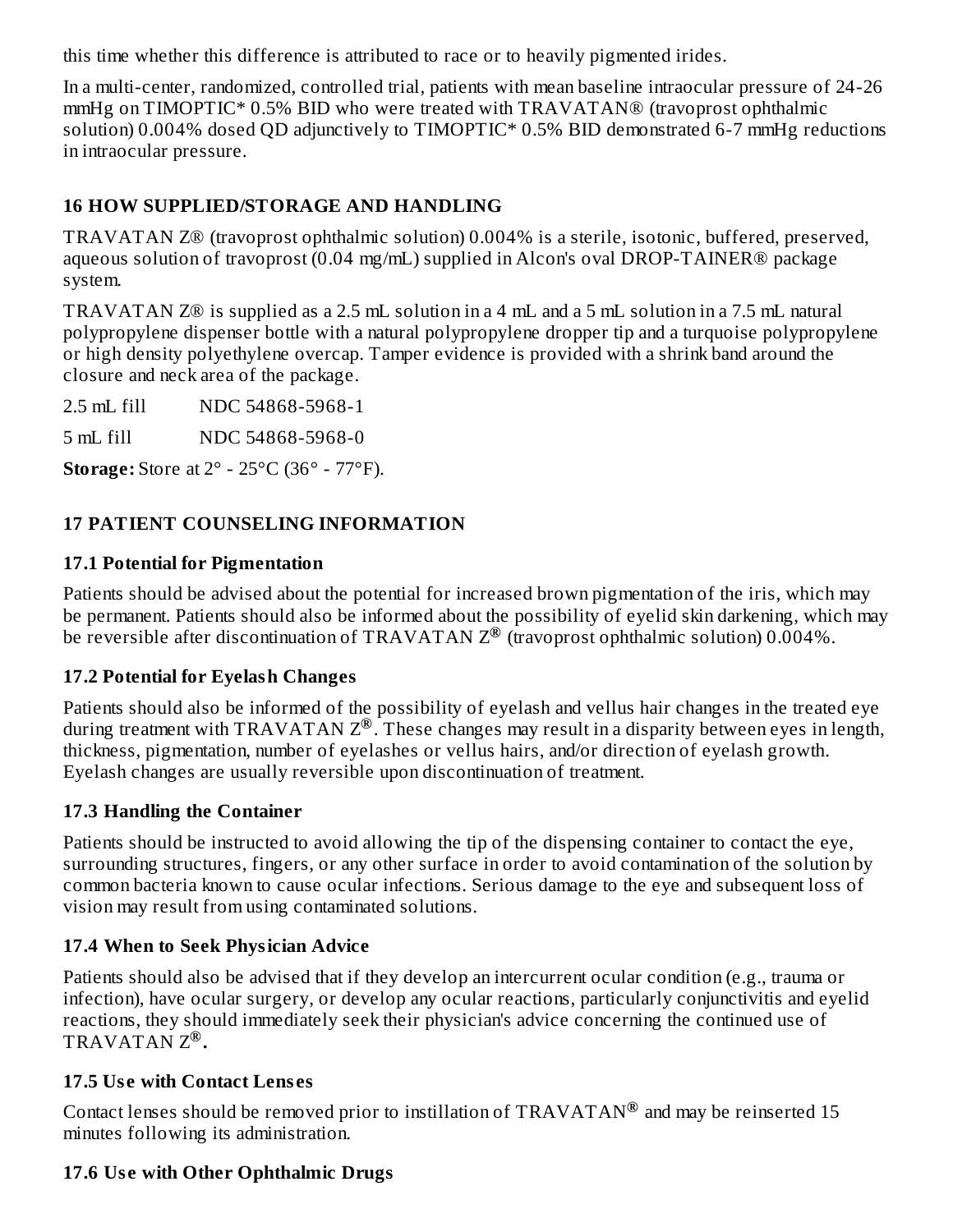If more than one topical ophthalmic drug is being used, the drugs should be administered at least five (5) minutes between applications.

#### **Rx Only**

U.S. Patent Nos. 5,631,287; 5,889,052; 6,011,062; 6,235,781; 6,503,497 and 6,849,283

\* TIMOPTIC is a registered trademark of Merck & Co., Inc.

ALCON®

ALCON LABORATORIES, INC.

Fort Worth, Texas 76134 USA

© 2006, 2010 Alcon, Inc.

# **Additional barcode labeling by:**

Physicians Total Care, Inc. Tulsa, OK 74146

#### **PRINCIPAL DISPLAY PANEL**

NDC 54868-5968-1

Rx Only



TRAVATAN Z ®

(travoprost ophthalmic

solution) 0.004%

2.5 mL

STERILE

| <b>TRAVATAN Z</b><br>travoprost solution                            |                                   |                              |  |                                   |                   |  |  |  |  |
|---------------------------------------------------------------------|-----------------------------------|------------------------------|--|-----------------------------------|-------------------|--|--|--|--|
| <b>Product Information</b>                                          |                                   |                              |  |                                   |                   |  |  |  |  |
| <b>Product Type</b>                                                 | HUMAN PRESCRIPTION<br><b>DRUG</b> | <b>Item Code</b><br>(Source) |  | NDC:54868-5968(NDC:0065-<br>0260) |                   |  |  |  |  |
| <b>Route of Administration</b>                                      | OPHTHALMIC                        |                              |  |                                   |                   |  |  |  |  |
|                                                                     |                                   |                              |  |                                   |                   |  |  |  |  |
| <b>Active Ingredient/Active Moiety</b>                              |                                   |                              |  |                                   |                   |  |  |  |  |
| <b>Ingredient Name</b>                                              |                                   |                              |  | <b>Basis of Strength</b>          | Strength          |  |  |  |  |
| <b>TRAVOPROST</b> (UNII: WJ68R08KX9) (TRAVOPROST - UNII:WJ68R08KX9) |                                   |                              |  | <b>TRAVOPROST</b>                 | $0.04$ mg in 1 mL |  |  |  |  |